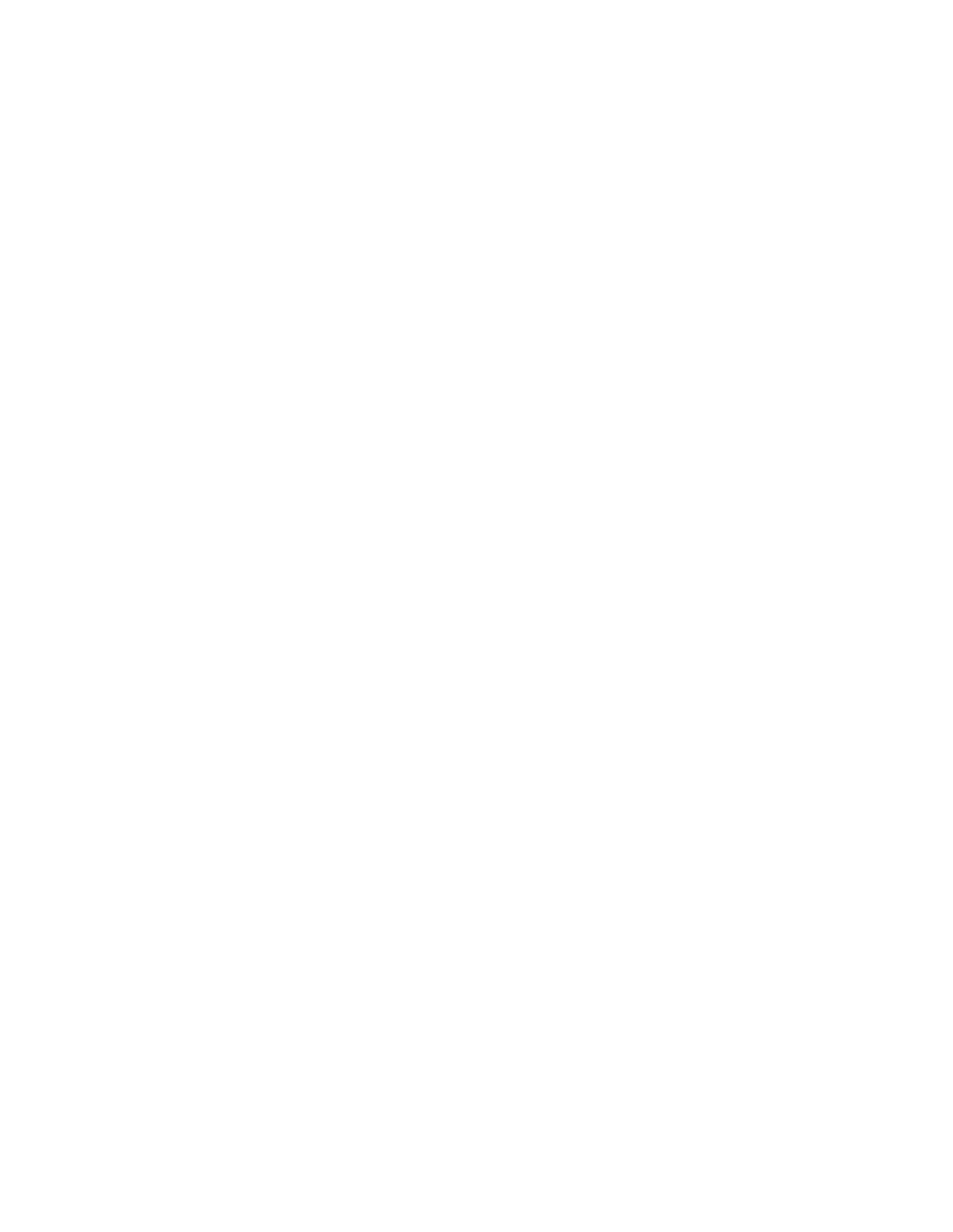

# Mission of the Centre

To research, teach, apply and promote the style of investing developed by Benjamin Graham in the early 1930s, referred to as Value Investing

# Mission of the Symposium

To encourage and support academic research and study in areas related to value investing

# Symposium Organizer and Chair

George Athanassakos, Director, Ben Graham Centre for Value Investing, Ivey Business School

# Scientific Committee

Walid Busaba (Chair), Saurin Patel, Felipe Restrepo, Ivey Business School & Vasiliki Athanasakou, London School of Economics

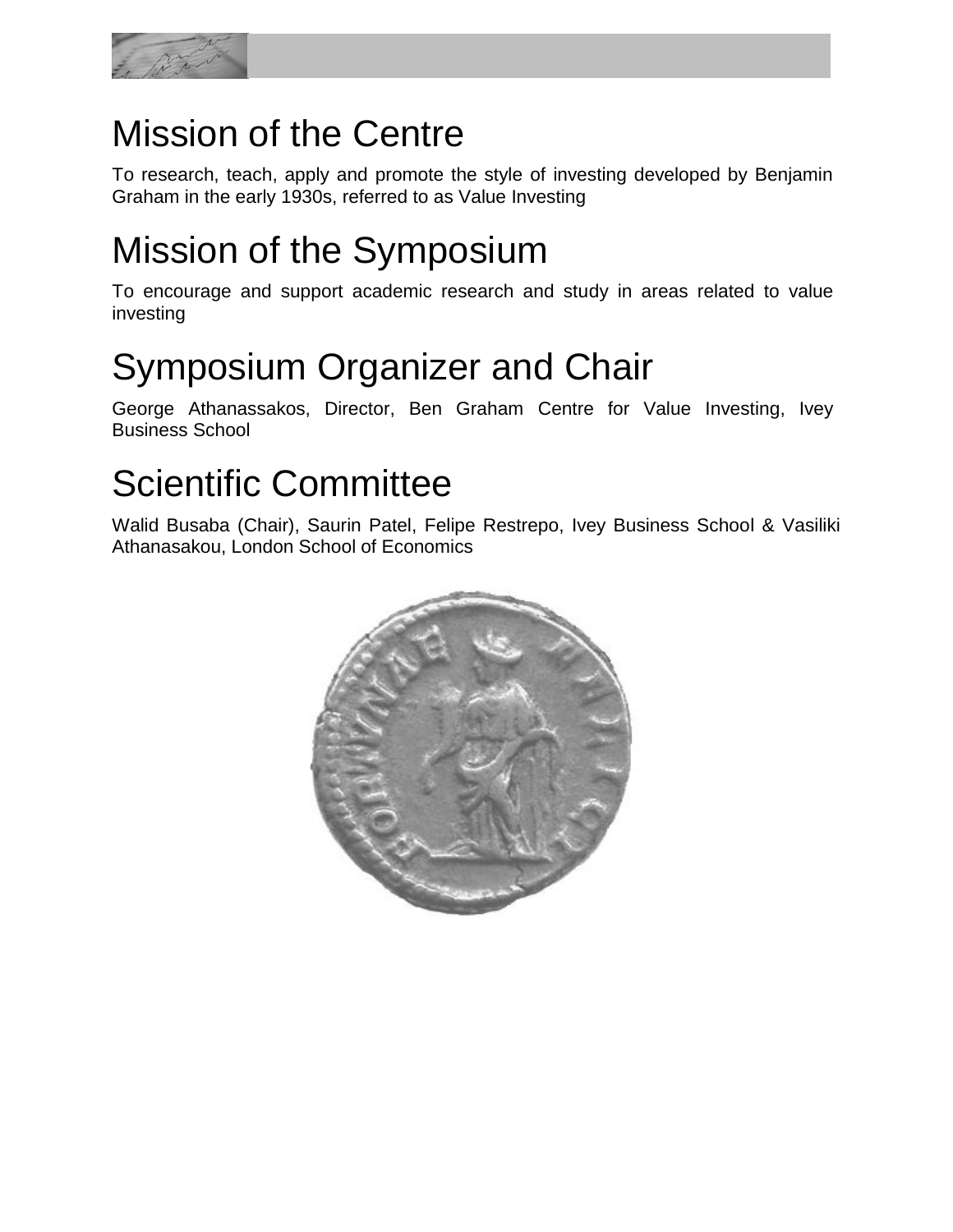



# A Message from the Director

I would like to welcome everyone to the Ben Graham Centre's 6<sup>th</sup> Symposium on Intelligent Investing.

The Centre was formally founded in 2006 and is one of two similar centers in the world that focus on educating future business leaders and investors in the investment style made popular by Benjamin Graham in the early 1930's, referred to as Value Investing.

The Centre serves a critical role in coordinating applied research at the University and in linking the activities of faculty and students with practitioners, primarily in the financial services sector, but also in other industries and in undertaking activities which are mutually beneficial to the University, the Industry and investors in general. The Centre is also known as the repository of information on Value Investing, where Value Investors' thoughts, teachings, writings, investing styles and research are preserved. We accomplish this by having built a virtual library on value investing, thanks to the support of Burgundy Asset Management. This resource is unique and is one of the differentiating aspects of the Value Investing program offered at Ivey vis-à-vis other schools. Current, past and future students and investors worldwide are the beneficiaries of this rich information resource.

The Centre's specific mandate is three pronged: (a) the development of future business leaders, (b) the development of intellectual capital and (c) the spreading the word about value investing to the broader community that includes both academics and practitioners.

The Symposium today is part of The Centre's third mandate. Its mission is to encourage and support academic research and study in areas related to value investing.

I am delighted with the program and the caliber of presenters and discussants. The presenters will discuss their work on value investing and related topics.

I would like to thank the presenters Jun Liu, Hao Jiang, Lu Zhang, Adlai Fisher, Kai Du and Lauren Cohen, as well as the discussants Alexandre Baptista, Samuel Hartzmark, Georgios Skoulakis, Craig Dunbar, Vasiliki Athanasakou and Dana Kiku for their contribution to the success of the symposium and my colleagues Saurin Patel, Felipe Restrepo and Walid Busaba, as well as to Vasiliki Athanasakou for their invaluable assistance and consultations over the year that helped me make the symposium an outstanding success. Many thanks should also go to our sponsors Burgundy Asset Management, Sionna Investment Managers, Center for the Advancement of Value Investing Education and Ivey Business School for without their financial support this symposium would not have been possible. I hope everyone enjoys the Symposium, leaves with a better understanding of what the Ben Graham Centre for Value Investing is all about and comes back to the Symposium next year.

Best wishes to all.

#### **George Athanassakos**

Director, Ben Graham Centre for Value Investing Ivey Business School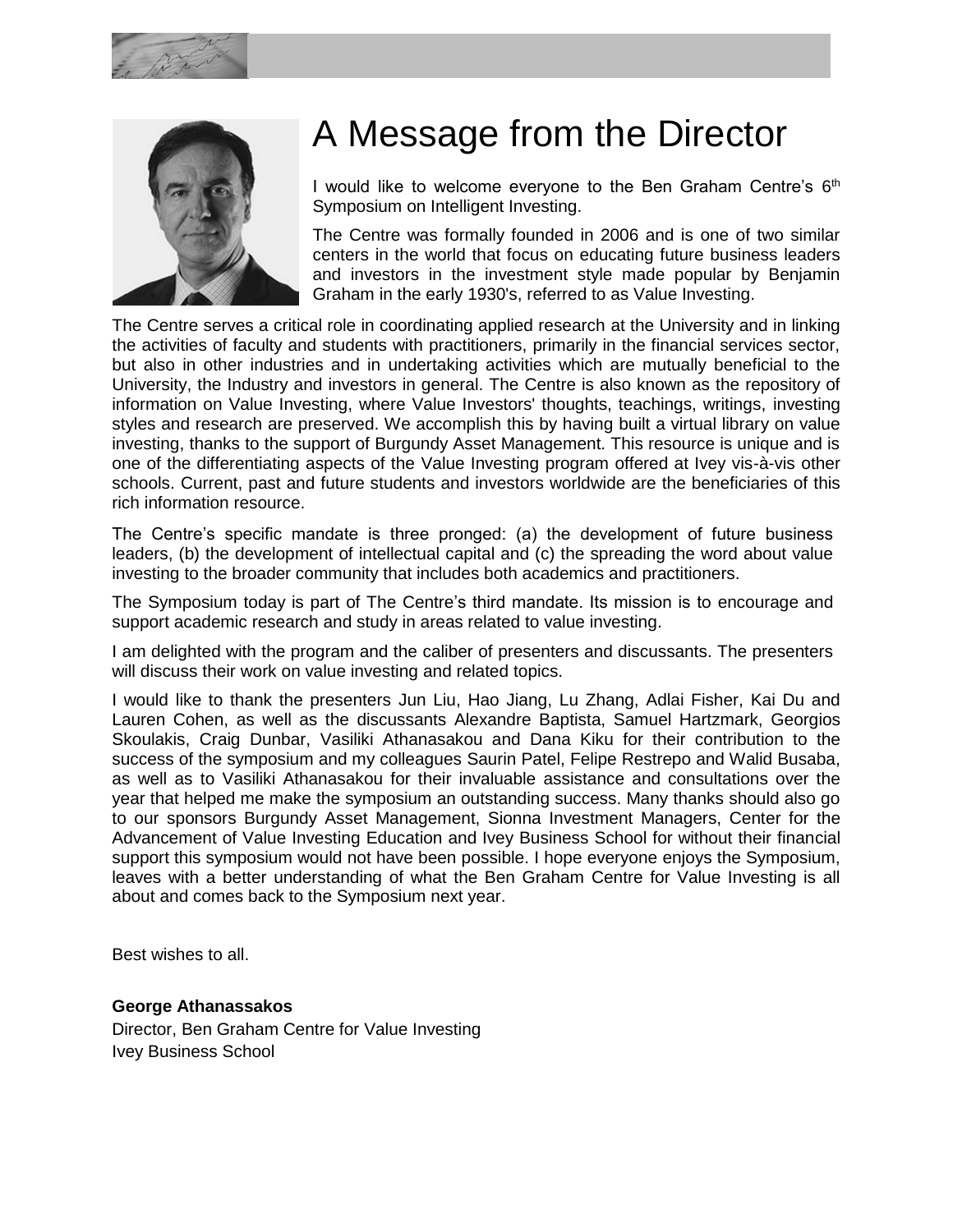

### Panel of Presenters & Discussants

The Ben Graham Centre's 6th Symposium on Intelligent Investing offers a panel of speakers and discussants with a proven record of success researching areas related to the field of value investing.

### **Friday, May 19, 2017**

### **Morning Agenda: On Market Anomalies**

| $7:45$ am - 8:20am                  | <b>Registration &amp; Coffee</b>                                                                                                                                                          |
|-------------------------------------|-------------------------------------------------------------------------------------------------------------------------------------------------------------------------------------------|
| $8:20am - 8:30am$                   | Welcoming the Symposium Participants, Introductions and<br><b>Opening Remarks</b><br>George Athanassakos, Director, Ben Graham Centre for<br><b>Value Investing, Ivey Business School</b> |
| $8:30am - 9:00am$                   | Presenter: Jun Liu, University of California San Diego<br><b>Topic: Correlation Ambiguity</b>                                                                                             |
| $9:00am - 9:30am$                   | Discussant:<br><b>Alexandre</b><br>Baptista,<br>Washington<br>George<br><b>University</b><br><b>Q&amp;A</b>                                                                               |
| $9:30m - 10:00am$                   | Presenter: Hao Jiang, Michigan State University<br><b>Topic: Equity Duration: a Puzzle on High Dividend Stocks</b>                                                                        |
| $10:00am - 10:30am$                 | Discussant: Samuel Hartzmark, University of Chicago<br><b>Q&amp;A</b>                                                                                                                     |
| $10:30$ am - 11:00am                | <b>Coffee Break</b>                                                                                                                                                                       |
| $11:00am - 11:30am$                 | Presenter: Lu Zhang, Ohio State University<br><b>Topic: Replication Anomalies</b>                                                                                                         |
| $11:30 \text{pm} - 12:00 \text{pm}$ | Discussant: Georgios Skoulakis, University of British<br>Columbia<br><b>Q&amp;A</b>                                                                                                       |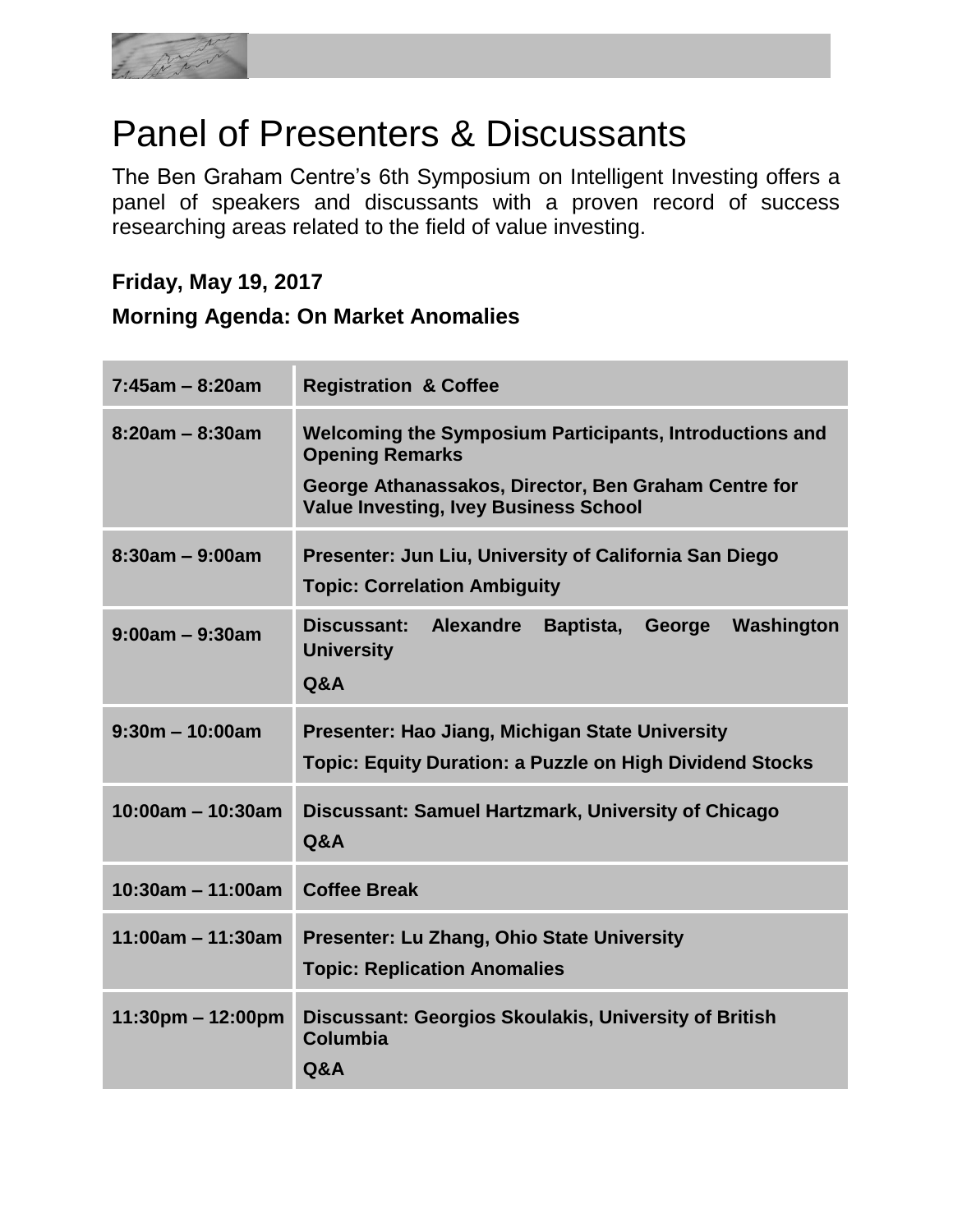

### **Afternoon Agenda: On Value Investing**

| $12:00 \text{pm} - 1:00 \text{pm}$ | Lunch                                                                                                                                                                                                                   |
|------------------------------------|-------------------------------------------------------------------------------------------------------------------------------------------------------------------------------------------------------------------------|
| $1:00 \text{pm} - 1:30 \text{pm}$  | <b>Presenter: Adlai Fisher, University of British Columbia</b><br><b>Topic: Media Attention to Macroeconomic Fundamentals:</b><br>What Drives Attention and What does it Mean for the<br><b>Aggregate Stock Market?</b> |
| $1:30 \text{pm} - 2:00 \text{pm}$  | Discussant: Craig Dunbar, Western University<br>Q&A                                                                                                                                                                     |
| $2:00 \text{pm} - 2:30 \text{pm}$  | Presenter: Kai Du, Pennsylvania State University<br>Topic: On the Connection between the Market Pricing of<br><b>Accruals Quality and the Accruals Anomaly</b>                                                          |
| $2:30 \text{pm} - 3:00 \text{pm}$  | Discussant: Vasiliki Athanasakou, London School of<br><b>Economics</b><br>Q&A                                                                                                                                           |
| $3:00 \text{pm} - 3:15 \text{pm}$  | <b>Coffee Break</b>                                                                                                                                                                                                     |
| $3:15$ pm – $3:45$ pm              | <b>Presenter: Lauren Cohen, Harvard University</b><br><b>Topic: Lazy Prices</b>                                                                                                                                         |
| $3:45$ pm $-4:15$ pm               | Discussant: Dana Kiku, University of Illinois at Urbana-<br>Champaign<br>Q&A                                                                                                                                            |
| $4:15$ pm $-4:20$ pm               | <b>Closing Remarks</b>                                                                                                                                                                                                  |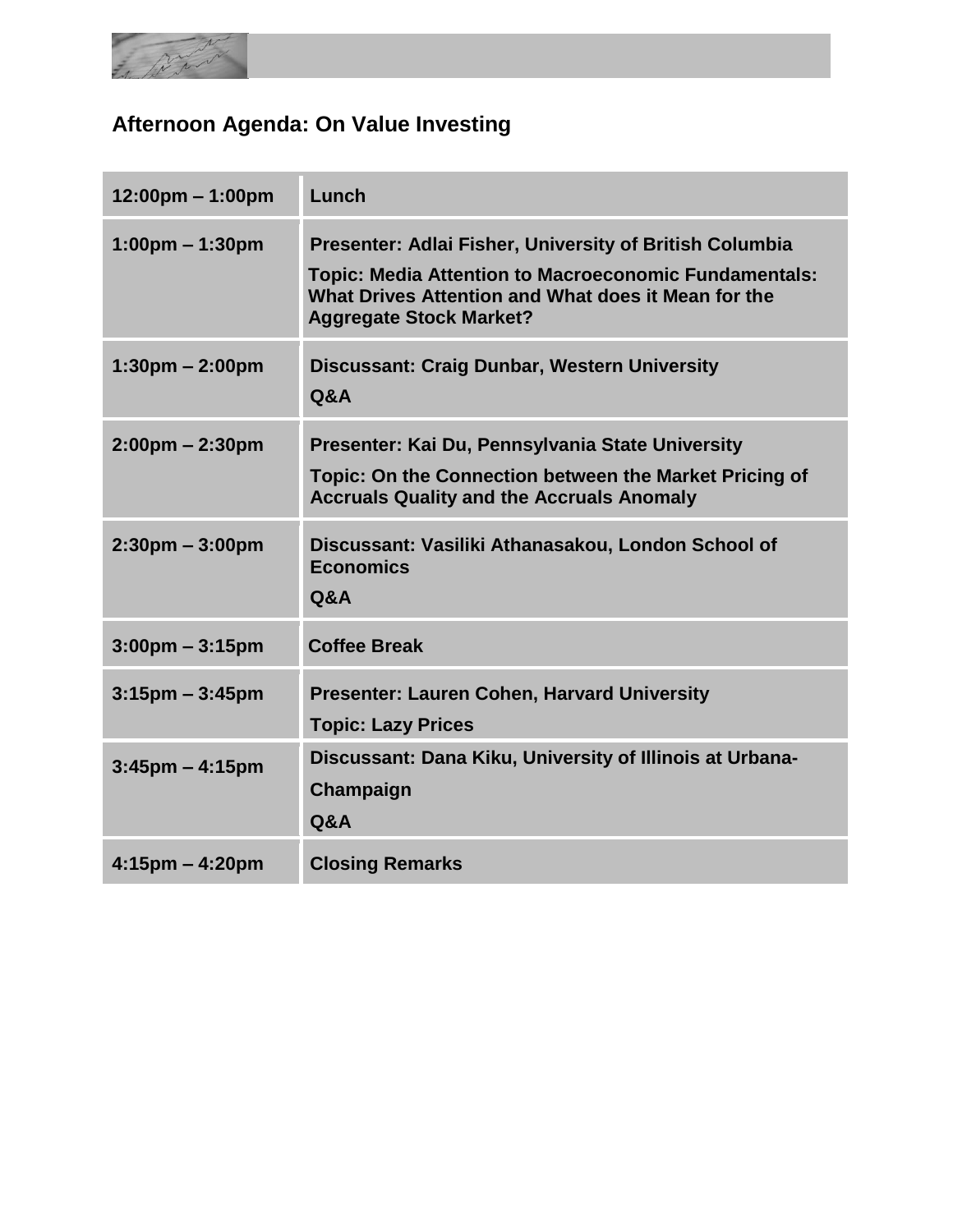

### Presenters



#### **Jun Liu**

Dr. Liu is Professor of Finance and Accounting at the Rady School of Management, University of California San Diego. Liu's research focuses on theoretical and empirical asset pricing, and the development and use of econometric methods. Liu received his Ph.D. in finance from Stanford University. Prior to coming to Rady School, he served as an assistant professor at UCLA's Anderson School of Management from 1999 to 2005.



#### **Hao Jiang**

Dr. Jiang is an Assistant Professor of Finance at Michigan State University. His research focuses on Financial Institutions, Investments, and Asset Pricing. He has published in top finance journals such as the *Journal of Financial Economics* and *Review of Financial Studies*, top management as well as practitioner oriented journals. His paper "Information Content when Mutual Funds Deviate from Benchmarks" won the 2012 Standard & Poors Dow Jones SPIVA Award First Prize. His research has been frequently presented at premier academic conferences organized by the American Financial Association, Western Finance Association and NBER.



#### **Lu Zhang**

Dr. Zhang is the Fisher College of Business Distinguished Chair in Finance and Professor of Finance at The Ohio State University as well as Research Associate at National Bureau of Economic Research (Asset Pricing program) and Associate Editor for *Journal of Financial Economics* and *Journal of Financial and Quantitative Analysis*. He is a cofounder (and President in 2013) of Macro Finance Society, a newly established academic society devoted to advancing and disseminating high-quality research at the intersection of financial economics and macroeconomics. Dr. Zhang's research focuses on asset pricing, in connection with macroeconomics, corporate finance, labor economics, and capital markets research in accounting. His work elaborates a

unified conceptual framework based on the neoclassical *q*-theory of investment for cross-sectional asset pricing. His recent work shows how labor market frictions can give rise endogenously to rare disasters.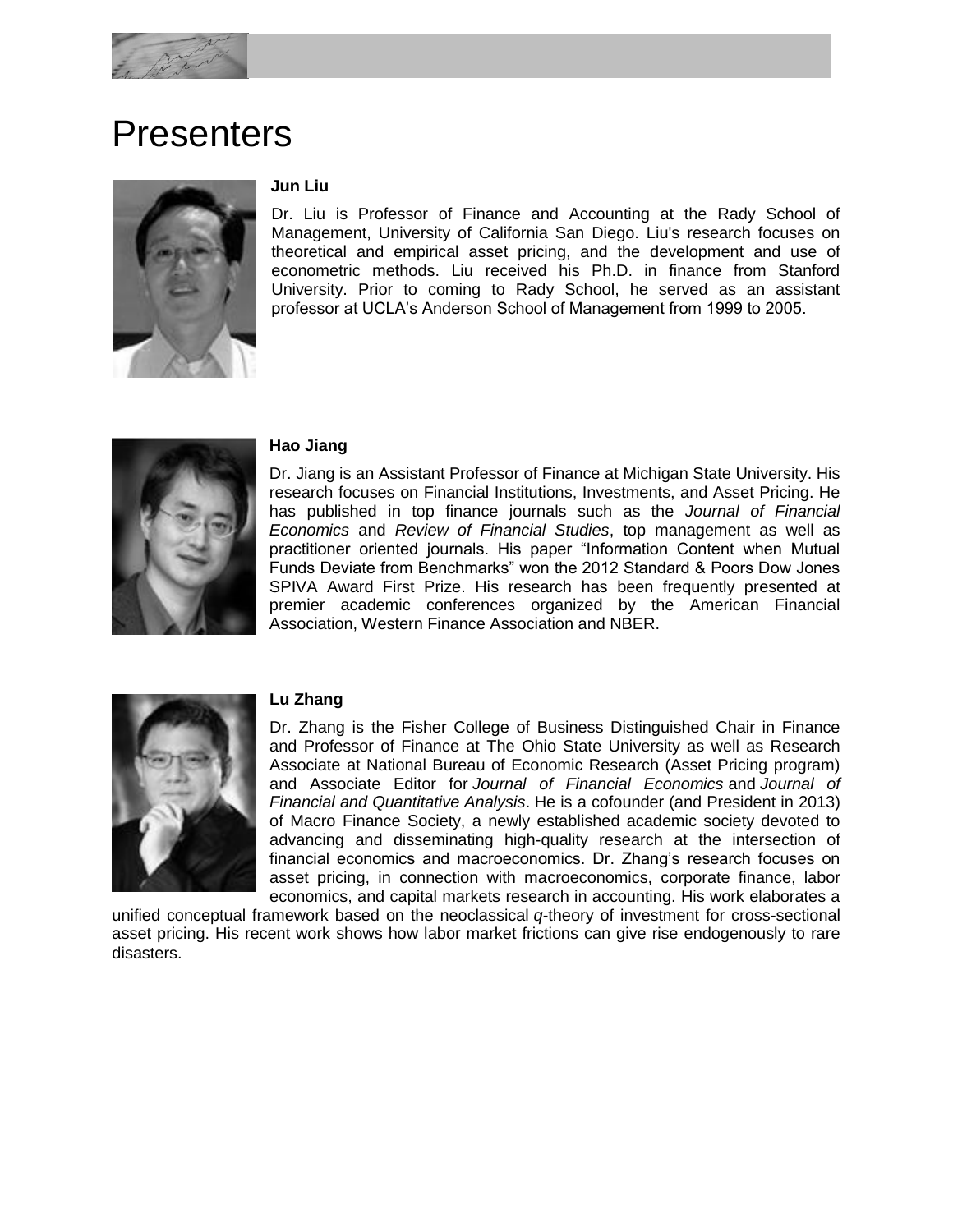



#### **Adlai Fisher**

Dr. Fisher is the A. E. Hall Professor of Finance at the Sauder School of Business, University of British Columbia. He holds a B.A. degree from Macalester College and M.A., M.Phil., and Ph.D. degrees in Economics from Yale University. His interests span theoretical and empirical topics in asset pricing, investments, corporate finance, and econometrics. Topics include the relation between macroeconomic news and stock returns, cross-sectional and time-series properties of stock and bond returns and their economic foundations, the relation between industry competition and required returns, performance evaluation of investment strategies, frictions in financial markets and their impact on arbitrage trading strategies, and parsimonious models of

the tails, persistence, and volatility of financial returns. His research has received awards including the Smith Breeden Prize at the *Journal of Finance* and faculty awards for research excellence at Sauder. Professor Fisher has served as an Associate Editor at the *Journal of Finance* and the *Review of Finance*, and as Council Chair of the Society of Financial Studies. He is an accomplished teacher and advisor at the undergraduate, MBA, PhD, and executive levels in topics including corporate finance, mergers and acquisitions, and advanced empirical methods in investments.



#### **Kai Du**

Dr. Du is an assistant professor of accounting at the Smeal College of Business, Pennsylvania State University. He conducts theoretical and empirical research in financial accounting, disclosure, and information retrieval. His recent research focuses on dynamic models that explain the relationships between accounting information and stock returns, theories and estimation of accounting information systems, individual use of financial information, linguistic uncertainty of financial disclosures, and bank accounting. His research has been published in *The Accounting Review* and featured in *The New York Times*. He holds a B.A. in finance from Peking University, M.A. in economics from Georgetown University, and M.A., M.Phil., and Ph.D. in

accounting from Yale University. He worked at Accenture and the International Monetary Fund, and was a Deloitte Foundation Doctoral Fellow, a Harry and Heesun You Fellow at Yale SOM, and an FASB Faculty Fellow.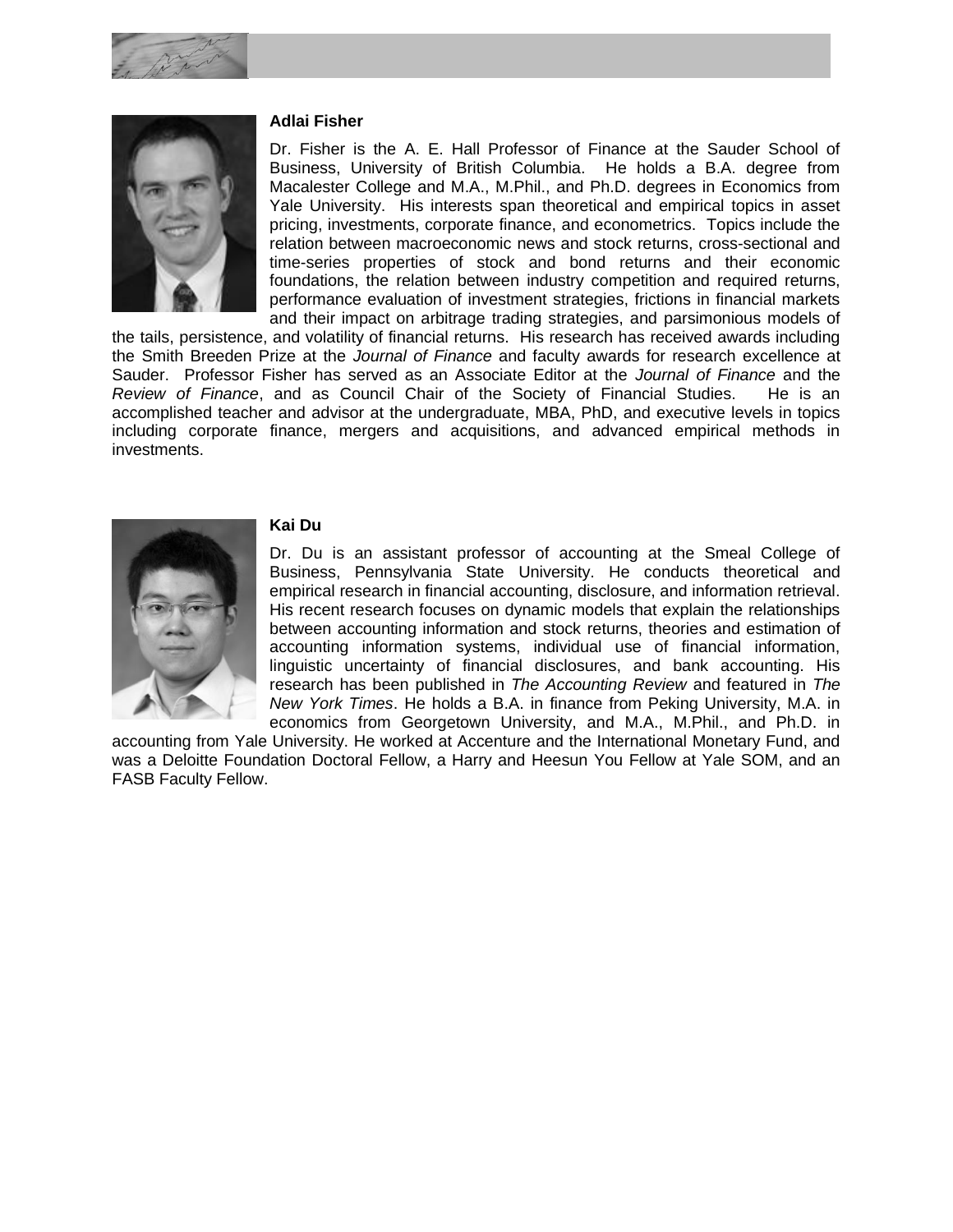



#### **Lauren Cohen**

Dr. Cohen is the L.E. Simmons Professor in the Finance Unit at Harvard Business School and a Research Associate at the National Bureau of Economic Research. He is a past Editor of *Management Science,* and has also served on the editorial boards of the *Review of Financial Studies* and the *Review of Asset Pricing Studies.* He teaches in the MBA Program, Executive Education Program, Doctoral Program, and Special Custom Programs at the Harvard Business School. His award-winning research has been published in the top journals in Finance and Economics. It is also frequently described in various media outlets including *The Wall Street Journal*, *The New York Times*, *The Washington Post*, *The Economist*,

and *Forbes*. It has been recognized by numerous National Science Foundation (NSF) Awards, including a National Science Foundation Early Career Development Award for his research agenda on Relationships in Finance. Dr. Cohen received a PhD in finance and an MBA from the University of Chicago in 2005. He earned dual undergraduate degrees from the University of Pennsylvania - a BSE from the Wharton School and a BA in economics from the College of Arts & Sciences in 2001. He also served on the advisory board of Cake Financial (acquired by E\*Trade) and Quadriserv, Inc. (acquired by EquiLend Holdings - an industry consortium comprised of Goldman Sachs, Morgan Stanley, Credit Suisse, Bank of America, UBS, JPMorgan, Northern Trust, Blackrock and State Street).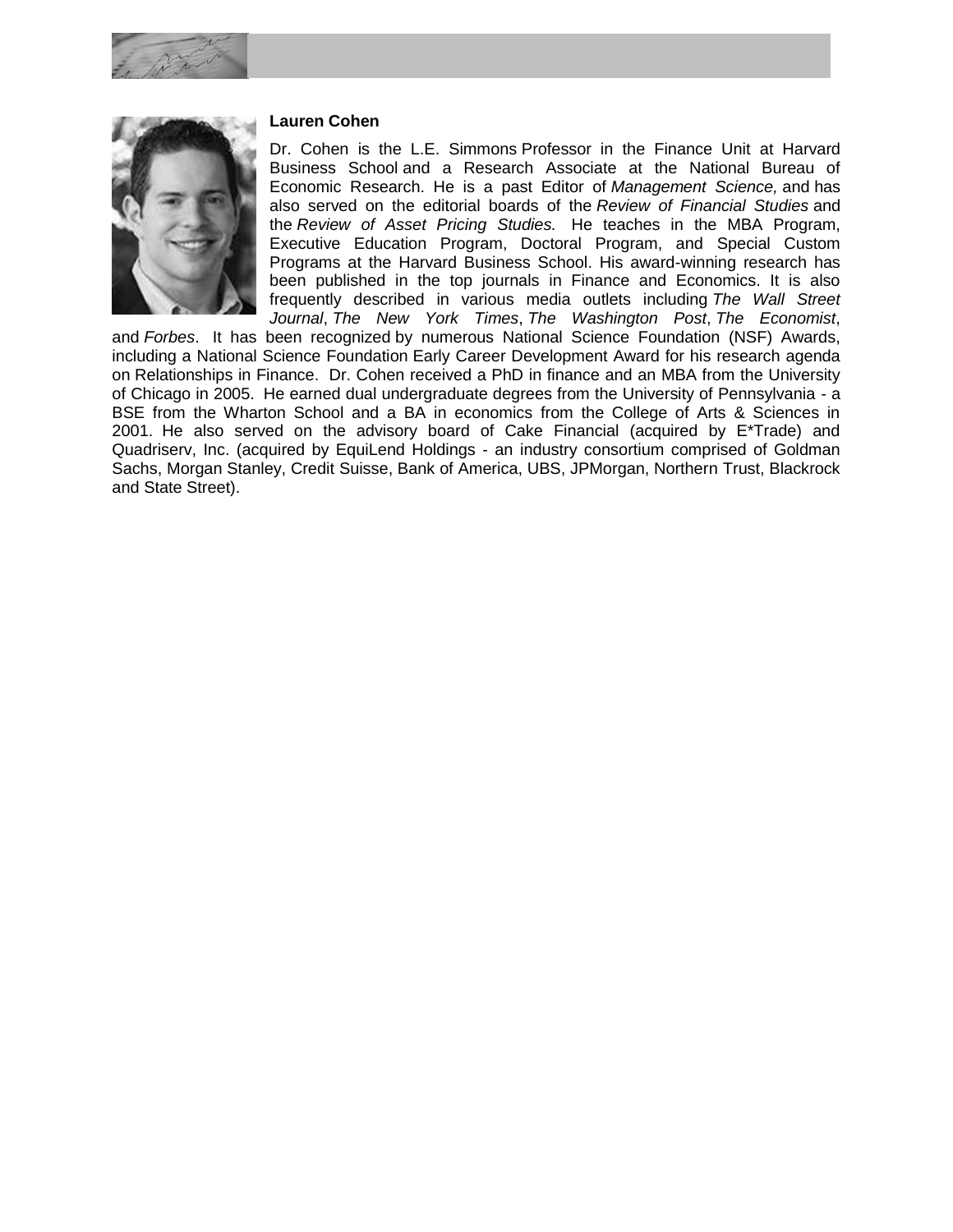

### **Discussants**



#### **Alexandre Baptista**

Dr. Baptista is an Associate Professor of Finance in the School of Business at The George Washington University. He received his *Licenciatura* in Business Administration from ISCTE in Portugal (1995) and his Ph.D. in Finance from the University of Minnesota (2001). His current research interests are in the areas of risk management, bank regulation, and portfolio theory. He received best paper awards at the Financial Management Association Meeting, Southern Finance Association Meeting (twice), and Australasian Finance and Banking Conference. Additionally, he received the Dean's Research Scholar award (three times). His teaching interests are in the areas of investments, risk management, and derivatives. He received teaching awards at the University

of Arizona and University of Minnesota.



#### **Samuel Hartzmark**

Dr. Hartzmark studies asset pricing and behavioral finance. His research has appeared in the *Review of Financial Studies*, the *Journal of Financial Economics*, the *Quarterly Journal of Finance*, and the *Review of Asset Pricing Studies*. He has received a number of awards including the 2016 AQR Insight Award, the Hillcrest Behavioral Finance Award, the UBS Global Asset Management Award, the Michael J. Barclay young scholar award and he was a finalist for the 2014 AQR Insight award. Hartzmark holds a PhD from Marshall School of Business at the University of Southern California, a MBA from University of Chicago Booth School of Business and a BA in mathematics/economics (summa cum laude) with a double major in religion

from Emory University. While at Emory, Hartzmark interned as an analyst on the macro-policy team at the Federal Reserve Bank of Atlanta. After completing his MBA at Booth, Hartzmark worked in economic consulting at Chicago Partners/Navigant Economics as a senior consultant and then as an associate director.



#### **Georgios Skoulakis**

Dr. Skoulakis is an Assistant Professor of Finance at the Sauder School of Business, University of British Columbia in Canada. He received his Ph.D. in Finance from Northwestern University. Prior to his studies in Finance, he graduated with a B.Sc. in Mathematics from the University of Athens, Greece and a Ph.D. in Statistics from the University of North Carolina, Chapel Hill. His research interests cover topics in asset pricing, portfolio choice, financial econometrics, and computational methods in economics. He has presented his research at the American Finance Association, the Western Finance Association, and the European Finance Association meetings, as well as other conferences and universities in North America and Europe. His research work

has been published in leading finance, economics, and probability theory journals, such as the *Journal of Financial Economics*, the *Review of Financial Studies* and the *Annals of Applied Probability*.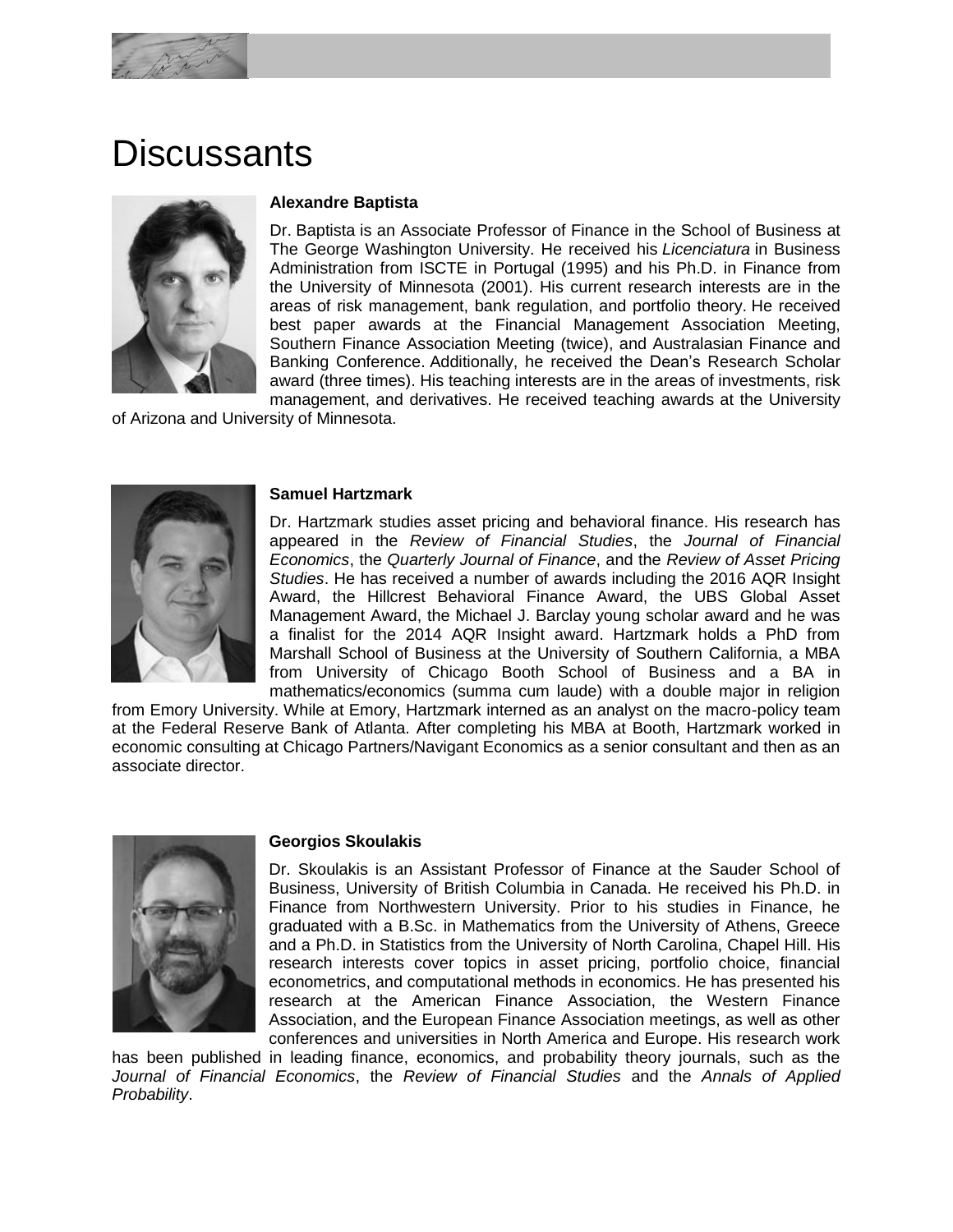



#### **Craig Dunbar**

Dr. Dunbar joined the faculty of the Ivey Business School in July 1997. He received his Bachelor of Applied Science (Honours) in Civil Engineering from the University of Toronto in 1984. He received a Master of Science in Technology and Policy from the Massachusetts Institute of Technology in 1986 and worked in consulting in Toronto for two years. He then studied for his Ph.D. degree in Finance and Applied Statistics at the Simon School of Business of the University of Rochester from 1988 to 1992. His research focuses on investment banking, corporate finance and financial contract choice. His current research examines banking syndicates, the choice to cancel security offerings and the role of security analysts in financial markets.

His work has been published in the *Journal of Financial Economics*, the *Journal of Financial Intermediation*, the *Journal of Financial and Quantitative Analysis*, the *Journal of Business*, the *Journal of Corporate Finance* and the *Financial Analyst Journal*.



#### **Vasiliki Athanasakou**

Dr. Athanasakou is a tenured assistant professor in the Accounting Department of London School of Economics. In her research Professor Athanasakou explores earnings quality, earnings management, voluntary disclosure and corporate governance. Her current focus is on the role of voluntary disclosure and earnings quality in mitigating information asymmetry and shaping up business fundamentals and organizational performance. Professor Athanasakou holds a Ph.D. and an MSc in Accounting and Finance from the Alliance Manchester Business School (AMBS, University of Manchester, UK) and is also an ACCA (Association of Certified Chartered Accountants) affiliate. She has acted as an associate research fellow at the

Centre for the Analysis of Investment Risk (AMBS) and as a senior auditor at Deloitte and Touche.



#### **Dana Kiku**

Dr. Kiku is an Assistant Professor of Finance at the University of Illinois at Urbana-Champaign. She received her PhD from Duke University. Her research focuses on understanding the implications of long-run risks for the macroeconomy and asset prices and the impact of agency frictions on firm dynamics. She has published articles in leading academic journals including the *Journal of Finance*, the *Journal of Financial Economics*, and the *Journal of Monetary Economics*.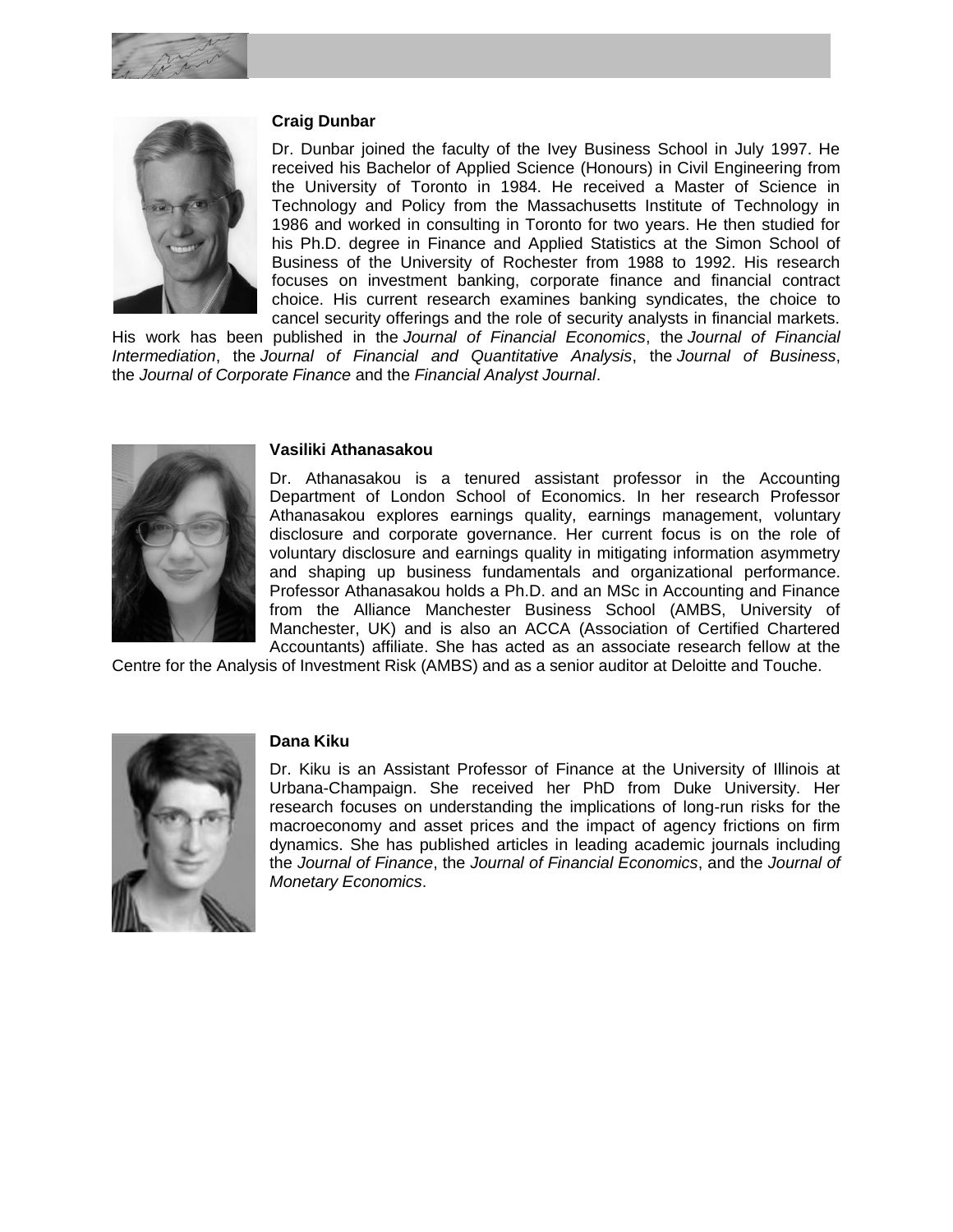